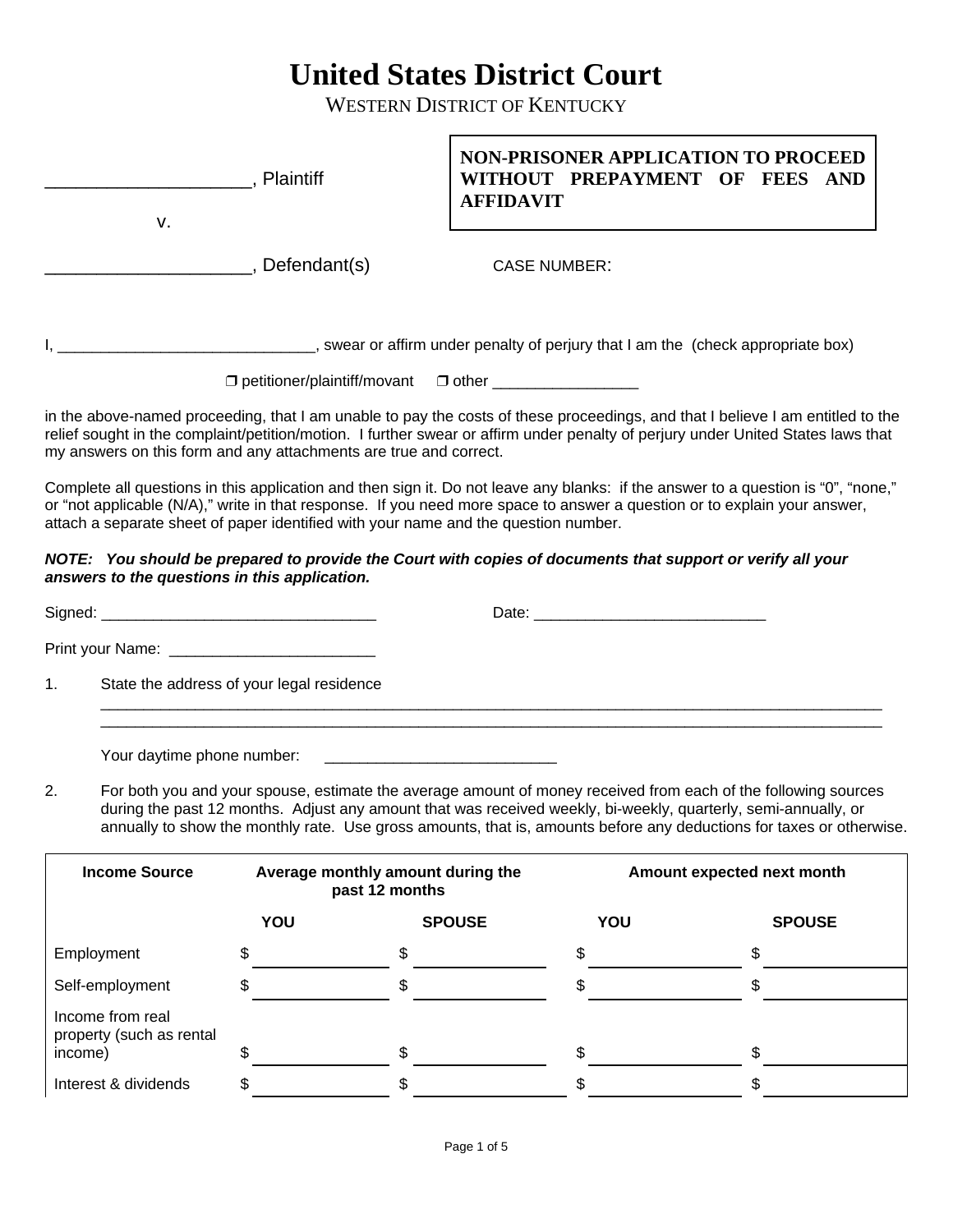| <b>Income Source</b>                                                          | Average monthly amount during the<br>past 12 months |               | Amount expected next month |               |
|-------------------------------------------------------------------------------|-----------------------------------------------------|---------------|----------------------------|---------------|
|                                                                               | YOU                                                 | <b>SPOUSE</b> | YOU                        | <b>SPOUSE</b> |
| Gifts or Inheritance                                                          | \$                                                  | \$            | \$                         | \$            |
| Alimony                                                                       | \$                                                  | \$            | \$                         | \$            |
| Child support                                                                 | \$                                                  | \$            | \$                         | \$            |
| Retirement (such as<br>social security,<br>pensions, annuities,<br>insurance) | \$                                                  | \$            | \$                         | \$            |
| Disability (such as<br>social security,<br>insurance payments)                | \$                                                  | \$            | \$                         | \$            |
| Unemployment<br>payments                                                      | \$                                                  | \$            | \$                         | \$            |
| Public assistance (such<br>as welfare)                                        | \$                                                  | \$            | \$                         | \$            |
| Other (specifiy)                                                              |                                                     |               |                            |               |
|                                                                               | \$                                                  | \$            | \$                         | \$            |
| <b>Total Monthly Income</b>                                                   | \$                                                  | \$            | \$                         | \$            |

4. List your employment history, current or, if you are not currently employed, most recent employer first. (Gross monthly pay is before taxes or other deductions.)

|    | <b>Employer</b> | <b>Address</b> | <b>Dates of Employment</b> | <b>Gross Monthly Pay</b> |
|----|-----------------|----------------|----------------------------|--------------------------|
| a. |                 |                |                            |                          |
| b. |                 |                |                            |                          |
| C. |                 |                |                            |                          |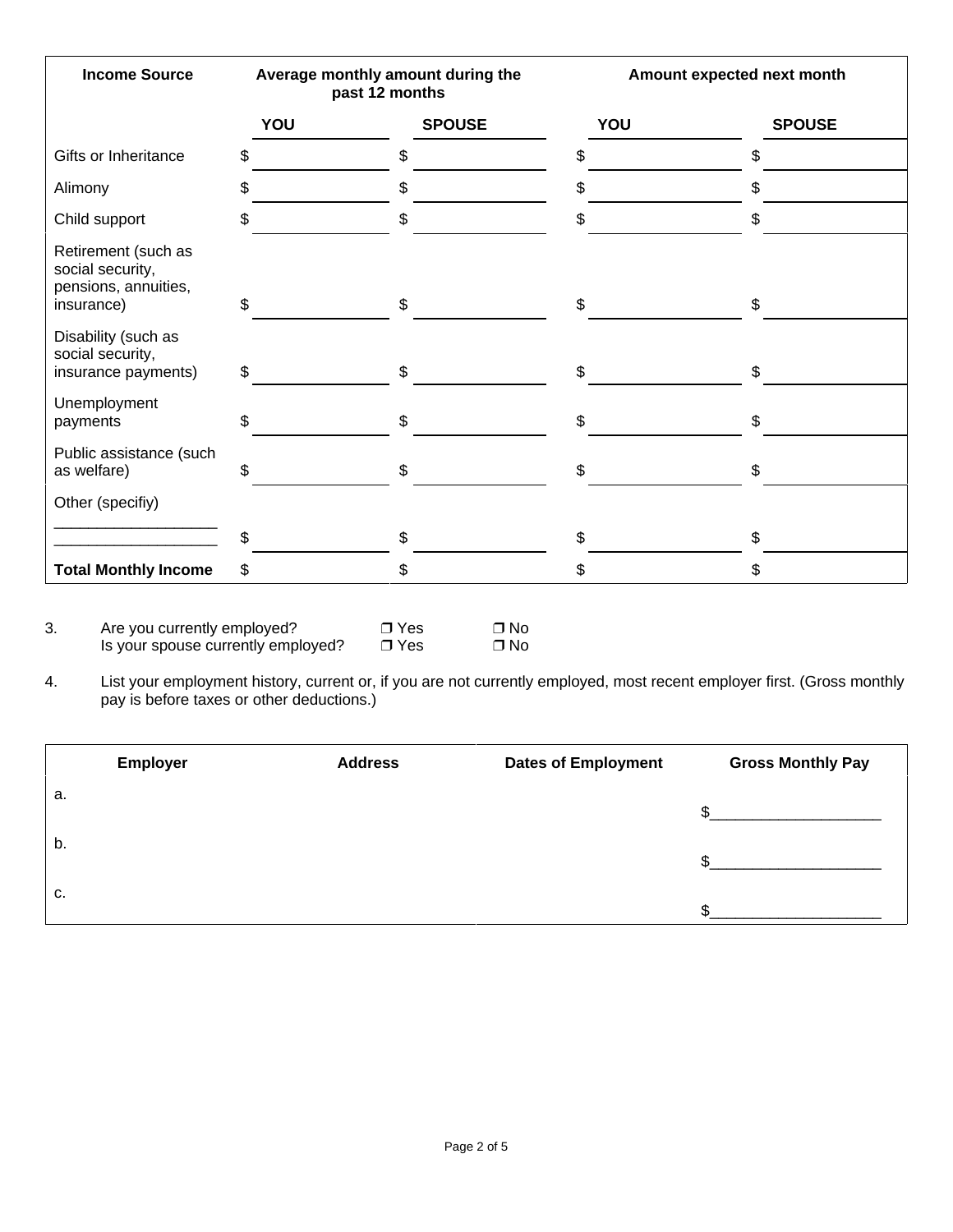List your spouse's employment history, current or, if your spouse is not currently employed, most recent employer first. (Gross monthly pay is before taxes or other deductions.)

|    | <b>Employer</b> | <b>Address</b> | <b>Dates of Employment</b> | <b>Gross Monthly Pay</b> |
|----|-----------------|----------------|----------------------------|--------------------------|
| а. |                 |                |                            | \$                       |
| b. |                 |                |                            | \$                       |
| С. |                 |                |                            | \$                       |
|    |                 |                |                            |                          |

## 6. How much cash do you and your spouse have?  $\frac{1}{2}$

Below, state any money you or your spouse have in checking or savings accounts or in any other financial institution.

|    | <b>Financial Institution</b> | <b>Type of Account</b> | <b>Amount You Have</b>                       | <b>Amount Your Spouse Has</b> |
|----|------------------------------|------------------------|----------------------------------------------|-------------------------------|
| а. |                              |                        | the control of the control of the control of | $\mathbb{S}$                  |
| b. |                              |                        |                                              | $\mathbb{S}$                  |
| С. |                              |                        |                                              |                               |

7. List the assets, and their values, that you own or your spouse owns. Do not list clothing and ordinary household furnishings.

| <b>Asset</b>                                                                                     | <b>Description</b>                        | Value         |
|--------------------------------------------------------------------------------------------------|-------------------------------------------|---------------|
| a. Home                                                                                          |                                           | $\mathbb{S}$  |
| b. Real Estate                                                                                   |                                           | $\mathfrak s$ |
| c. Motor Vehicle                                                                                 | Make & Year:<br>Model:<br>Registration #: | \$            |
| d. Motor Vehicle                                                                                 | Make & Year:<br>Model:<br>Registration #: | $\mathbb{S}$  |
| e. Other Assets (for<br>example, stocks, bonds,<br>securities or other financial<br>instruments) |                                           | $\mathfrak s$ |
| f. Other Assets                                                                                  |                                           | \$            |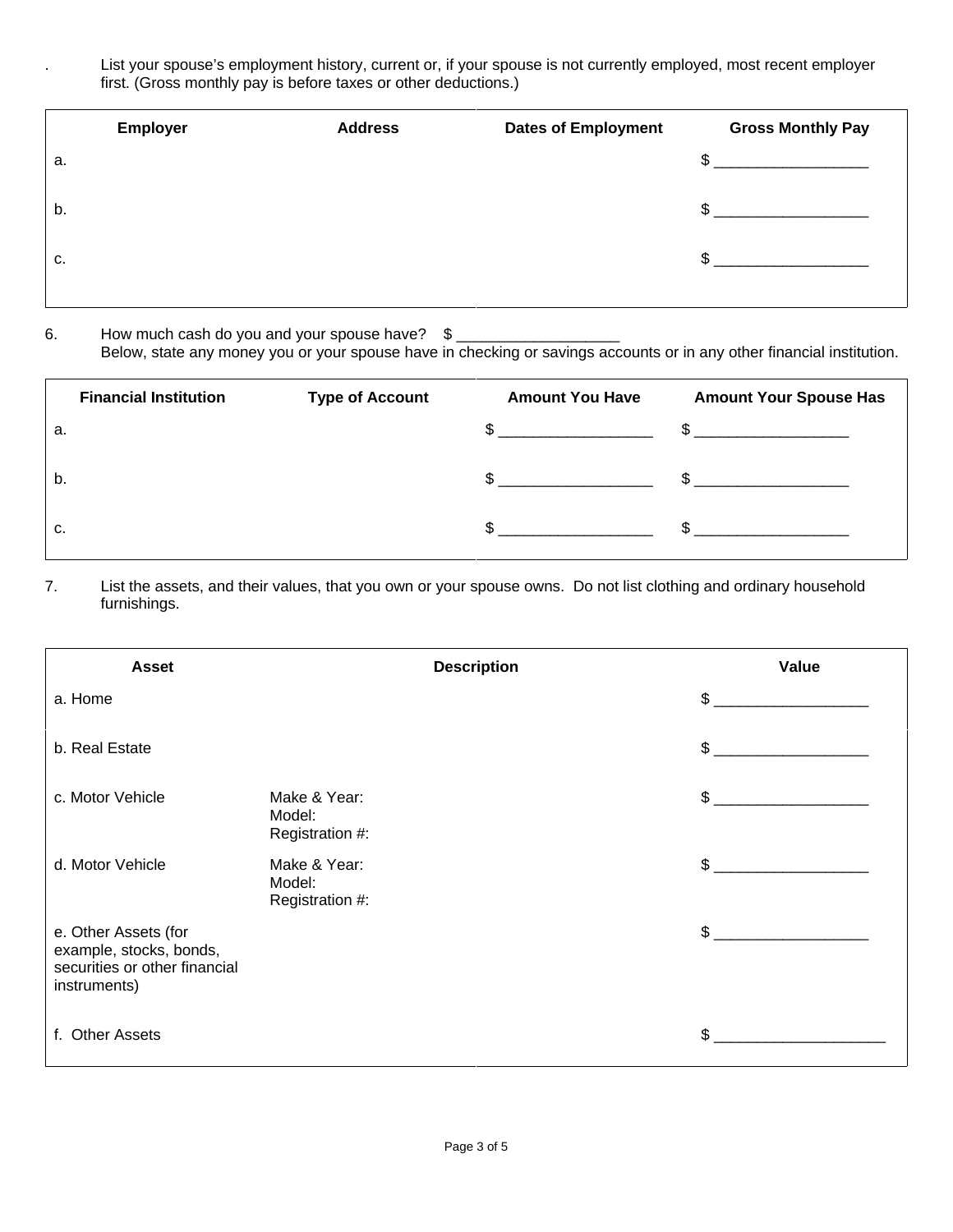8. State every person, business, or organization owing you or your spouse money, and the amount owed.

| Who owes you or your spouse money? | Amount owed to you | Amount owed to your<br>spouse |
|------------------------------------|--------------------|-------------------------------|
| а.                                 |                    |                               |
| b.                                 |                    |                               |
| c.                                 |                    |                               |
| d.                                 |                    |                               |
|                                    |                    |                               |

## 9. State the persons who rely on you or your spouse for support.

|    | Name | Relationship | Age | <b>Amount Contributed Monthly for</b><br><b>His/Her Support</b> |
|----|------|--------------|-----|-----------------------------------------------------------------|
| a. |      |              |     |                                                                 |
| b. |      |              |     |                                                                 |
| c. |      |              |     |                                                                 |
| d. |      |              |     |                                                                 |

## 10. Estimate the average monthly expenses of you and your family. Show separately the amounts paid by your spouse. Adjust any amount that was received weekly, bi-weekly, quarterly, semi-annually, or annually to show the monthly rate.

| <b>Expense</b>                                                                                               | You                                                                                                                                                                                                                                                                                                                                                                 | <b>Your Spouse</b>                                                                                                                                                                                                                                                                                                  |
|--------------------------------------------------------------------------------------------------------------|---------------------------------------------------------------------------------------------------------------------------------------------------------------------------------------------------------------------------------------------------------------------------------------------------------------------------------------------------------------------|---------------------------------------------------------------------------------------------------------------------------------------------------------------------------------------------------------------------------------------------------------------------------------------------------------------------|
| Rent or home mortgage payment<br>(include lot rented for mobile home)                                        | $\begin{picture}(20,10) \put(0,0){\vector(1,0){100}} \put(15,0){\vector(1,0){100}} \put(15,0){\vector(1,0){100}} \put(15,0){\vector(1,0){100}} \put(15,0){\vector(1,0){100}} \put(15,0){\vector(1,0){100}} \put(15,0){\vector(1,0){100}} \put(15,0){\vector(1,0){100}} \put(15,0){\vector(1,0){100}} \put(15,0){\vector(1,0){100}} \put(15,0){\vector(1,0){100}} \$ | $\frac{1}{2}$                                                                                                                                                                                                                                                                                                       |
| Are real estate taxes included? $\Box$ Yes $\Box$ No<br>Is property insurance included? $\Box$ Yes $\Box$ No |                                                                                                                                                                                                                                                                                                                                                                     |                                                                                                                                                                                                                                                                                                                     |
| Utilities (electricity, heating fuel, water, \$ _________________________________<br>sewer, telephone)       |                                                                                                                                                                                                                                                                                                                                                                     |                                                                                                                                                                                                                                                                                                                     |
| Home maintenance (repairs and<br>upkeep)                                                                     | $\mathbb{S}$                                                                                                                                                                                                                                                                                                                                                        |                                                                                                                                                                                                                                                                                                                     |
| Food                                                                                                         | $\frac{1}{2}$                                                                                                                                                                                                                                                                                                                                                       |                                                                                                                                                                                                                                                                                                                     |
| Clothing                                                                                                     | $\frac{1}{2}$                                                                                                                                                                                                                                                                                                                                                       |                                                                                                                                                                                                                                                                                                                     |
| Laundry and dry cleaning                                                                                     | $\frac{1}{2}$                                                                                                                                                                                                                                                                                                                                                       | $\frac{1}{2}$ $\frac{1}{2}$ $\frac{1}{2}$ $\frac{1}{2}$ $\frac{1}{2}$ $\frac{1}{2}$ $\frac{1}{2}$ $\frac{1}{2}$ $\frac{1}{2}$ $\frac{1}{2}$ $\frac{1}{2}$ $\frac{1}{2}$ $\frac{1}{2}$ $\frac{1}{2}$ $\frac{1}{2}$ $\frac{1}{2}$ $\frac{1}{2}$ $\frac{1}{2}$ $\frac{1}{2}$ $\frac{1}{2}$ $\frac{1}{2}$ $\frac{1}{2}$ |
| Medical and dental expenses                                                                                  | $\frac{1}{2}$ $\frac{1}{2}$ $\frac{1}{2}$ $\frac{1}{2}$ $\frac{1}{2}$ $\frac{1}{2}$ $\frac{1}{2}$ $\frac{1}{2}$ $\frac{1}{2}$ $\frac{1}{2}$ $\frac{1}{2}$ $\frac{1}{2}$ $\frac{1}{2}$ $\frac{1}{2}$ $\frac{1}{2}$ $\frac{1}{2}$ $\frac{1}{2}$ $\frac{1}{2}$ $\frac{1}{2}$ $\frac{1}{2}$ $\frac{1}{2}$ $\frac{1}{2}$                                                 |                                                                                                                                                                                                                                                                                                                     |
| Transportation (not including motor<br>vehicle payments)                                                     | $\mathfrak{S}$                                                                                                                                                                                                                                                                                                                                                      | $\textcircled{S}$ <u>______________________</u>                                                                                                                                                                                                                                                                     |
| Recreation, entertainment,<br>newspapers, magazines, etc.                                                    | \$                                                                                                                                                                                                                                                                                                                                                                  | \$.                                                                                                                                                                                                                                                                                                                 |